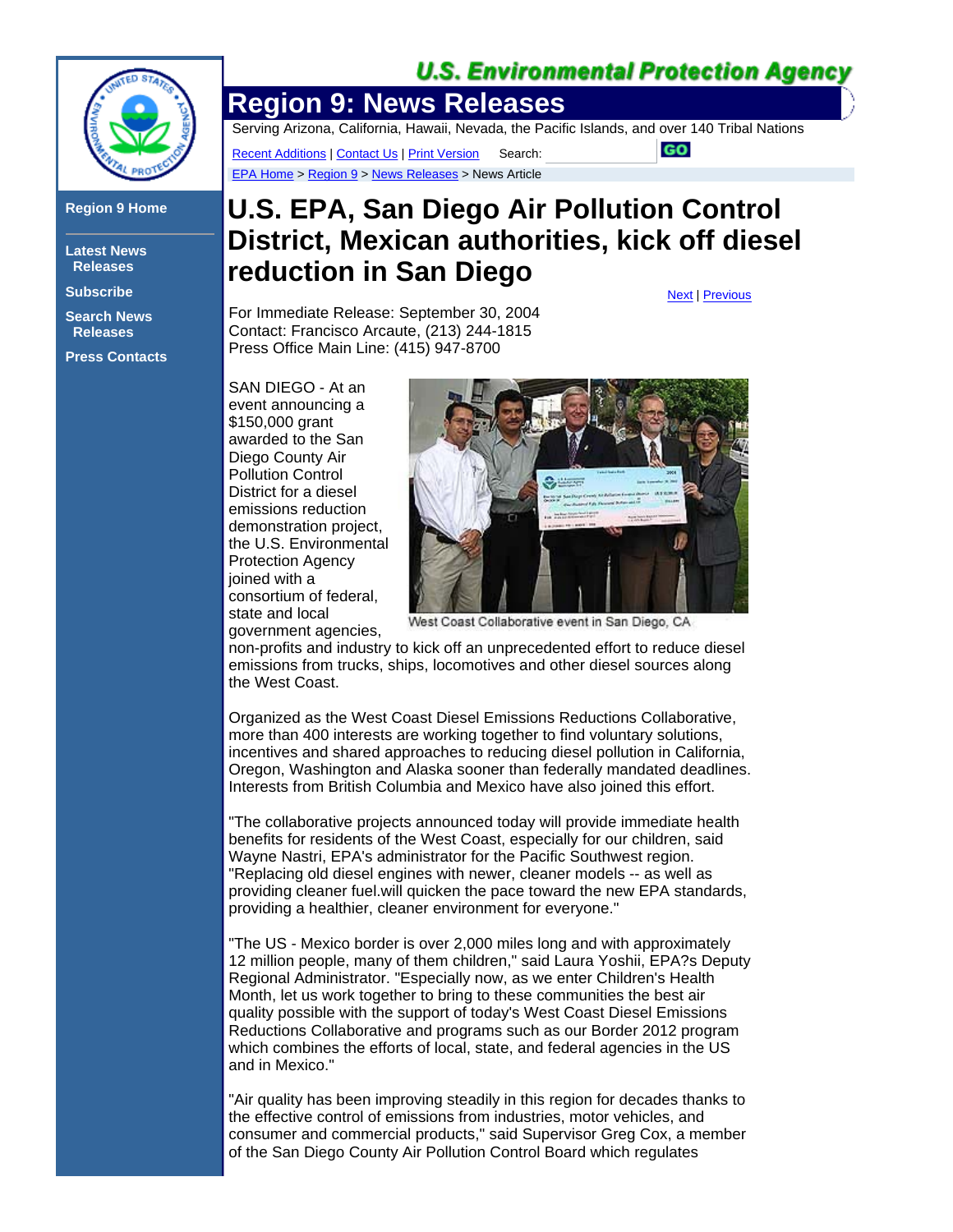stationary sources of emissions in the region. "Continual improvement in air quality demands that this region invest in fighting diesel pollution, on both sides of the border. Since air pollution knows no border, I am pleased to work in partnership with the U.S. EPA and our counterparts in Mexico on this project to further reduce the diesel exhaust that threatens the health of our communities."

"The environmental teamwork between California and Baja California is on track. The West Coast Diesel Emissions Reductions Collaborative blends the goals of Border 2012, which is committed to reducing air pollution and improving the environment along the U.S. - Mexico border," said Hugo Zepeda, Baja California Federal Delegate for SEMARNAT, the Mexican environmental agency.

"Within our dynamic border we can never cease to consider the economic and social realities of our communities. That is why, from an ecological perspective, we gladly support initiatives such as the West Coast Diesel Emissions Reductions Collaborative," said Enrique Villegas Ibarra, Ecology Director, State of Baja California, Mexico.

The \$150,000 grant will allow officials to investigate the costs and effectiveness of diesel retrofit technologies on heavy-duty diesel vehicles that operate in the San Diego-Tijuana region. It is one of eight announcements along the West Coast totaling more than \$6 million in funding from federal, state, local, non-profit and industry participants toward diesel pollution reduction. The collaborative's goal is to ultimately secure \$100 million through this public/private partnership to address and solve the diesel pollution problems in the west, and aimed at getting voluntary diesel reductions sooner than the deadlines set by the EPA?s stringent new diesel standards that begin to take effect in 2008.

The West Coast has numerous diesel sources -- from trucks traveling along the I-5 and I-99 corridors, to ships and trains along the Pacific coast, to agriculture equipment in California's Central Valley, to construction equipment operating in some of the fastest growing cities in the country, such as Los Angeles, Fresno, Seattle and Portland.

Seven other events held today announcing diesel pollution reduction projects along the West Coast include:

\* Bakersfield, Calif.- The EPA and San Joaquin Valley Unified Air Pollution Control District announced a \$75,000 grant that will allow Burlington Northern and Santa Fe Railway Company and Union Pacific Railroad to retrofit several switcher locomotives in the San Joaquin Valley. Each company will contribute \$45,000 to install locomotive microprocessor technology that switches engines off when they are not needed to reduce nitrogen oxides, sulfur dioxide and diesel particulate emissions. The project will reduce nitrogen oxide emissions approximately 2.5 tons annually.

\* Sacramento, Calif. - A consortium of government and industry representatives have combined a total of \$532,000 to install battery and grid powered electric air conditioners into trucks and also to install needed infrastructure at truck , which enables truck operators to use electrical energy for needed in-truck appliances, instead of idling during rest periods. The EPA is funding half of the idle reduction equipment, and the other half is being funded by the trucking fleet. The fleets agreed to reinvest the annual cost savings resulting from the first year of operation of the equipment, estimated at \$2,500 per truck. By year?s end, the system will be in operation on at least 46 trucks.

\* Los Angeles, Calif. - The EPA's Smartway Transport Partnership has awarded the South Coast Air Quality Management District a \$100,000 grant to help establish an Interstate 5 Truck Idle Reduction Project. The South Coast Air District will match the EPA?s funds to install truck stop